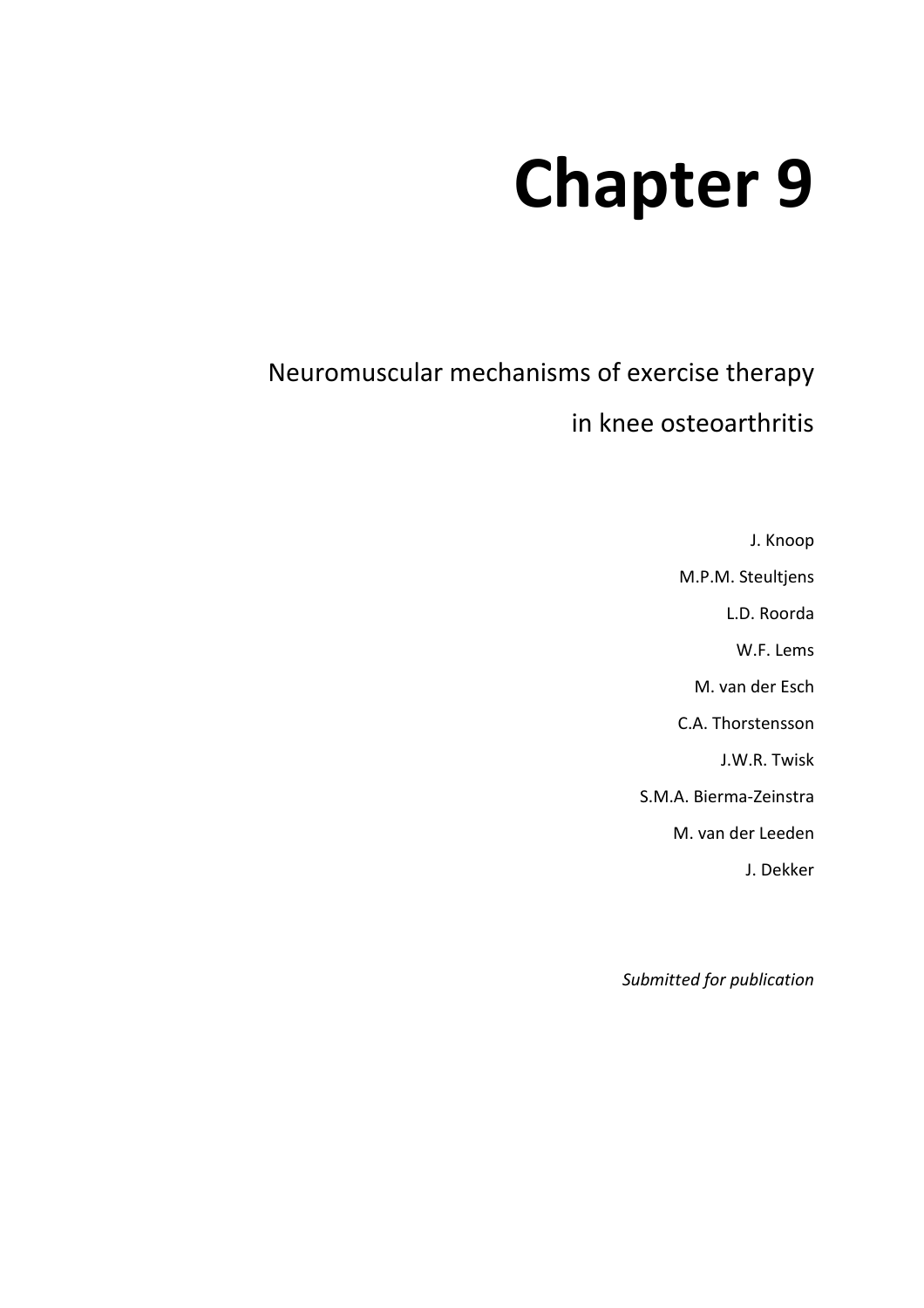# **Abstract**

*Objectives.* Although exercise therapy is an effective treatment for reducing pain and activity limitations in knee osteoarthritis (OA), underlying mechanisms are unclear. The aim of this study is to evaluate whether improvement in upper leg muscle strength and knee joint proprioception are longitudinally associated with reductions in pain and activity limitations in patients with knee OA treated with exercise therapy.

*Design.* Secondary analyses from a randomized controlled trial on exercise therapy.

*Setting.* Outpatient rehabilitation center.

*Participants.* One hundred fifty nine participants diagnosed with knee OA.

*Intervention.* Two supervised exercise programs of 12 weeks.

*Main outcome measures.* Changes in pain and in self-reported and observed activity limitations during the 38-week follow-up period.

*Results.* Improved upper leg muscle strength was significantly associated (*P*<0.001) with reductions in pain (B (95% CI)= -2.5 (-3.7, -1.4) and in self-reported (B (95% CI)= -8.8 (-13.4, 4.2) and observed activity limitations (B  $(95\%$  CI)= -1.7 (-2.4, 1.0)). Improved knee proprioception was not related with better outcome of exercise therapy.

*Conclusions.* This study provides evidence that upper leg muscle strengthening is one of the mechanisms underlying the beneficial effects of exercise therapy in knee OA.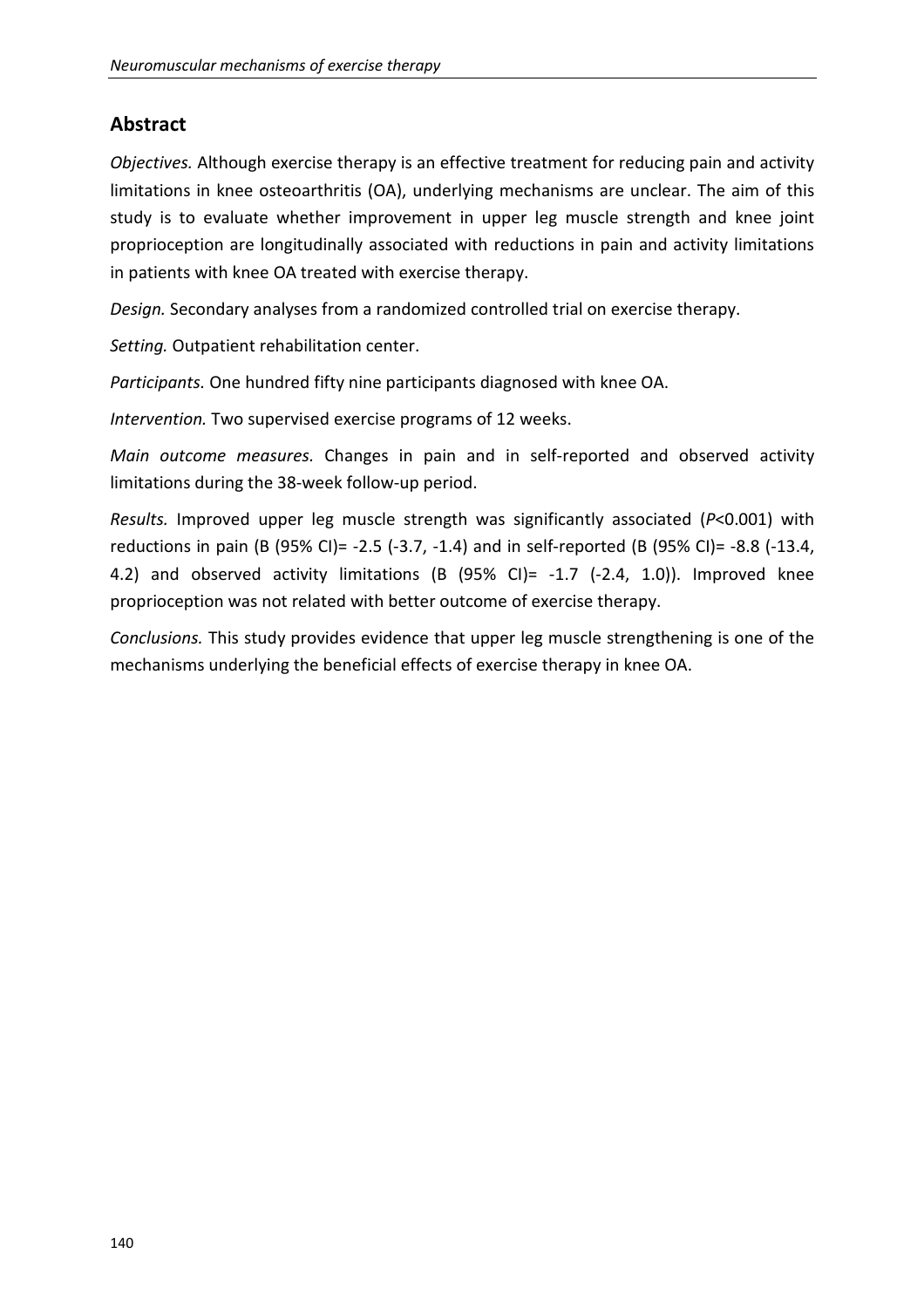# **Introduction**

Although numerous studies demonstrated exercise therapy to be an effective intervention in reducing pain and activity limitations in patients with knee osteoarthritis (OA) (1-3), underlying mechanisms of these effects are unclear. Various possible mechanisms have been suggested, including neuromuscular, peri-articular, intra-articular, psychosocial, and general health-related mechanisms (4). As exercise programs for patients with knee OA primarily focus on muscle strengthening (5-8), the neuromuscular mechanism might be the most important one (9). As far as we know, 5 studies in knee OA focused on direct associations between change in muscle strength (10-14) or proprioception (12) following exercise therapy andtreatment outcome. These studies provided conflicting results and 4 of the 5 studies only reported unadjusted correlation coefficients. Therefore, more high-quality studies are needed to understand underlying (neuromuscular) mechanisms of exerciseinduced effects (9).

We recently compared 2 exercise programs in a randomized controlled trial in 159 patients with knee OA suffering from instability of the knee joint (15). In this trial, both the experimental and control program focused on muscle strengthening and performance of daily activities, but only in the experimental program, additional knee joint stabilization training was provided. Large effects were found in both exercise groups, with within-group effect sizes of 0.9 for NRS pain and 0.7-0.8 for WOMAC physical function, but without significant differences between groups. In addition, both groups showed similarly large improvements in upper leg muscle strength and knee joint proprioception.

The aim of the study is to evaluate whether improvement in upper leg muscle strength and knee joint proprioception are longitudinally associated with reductions in pain and activity limitations during a 38-week period in patients with knee OA treated with exercise therapy.

# **Methods**

# *Design*

We previously conducted a single-blinded, randomized, controlled trial (STABILITY-trial) (15) on the effectiveness of 2 exercise programs in 159 knee OA patients with instability of the knee joint. Participants were measured at baseline and at 6-week (mid-treatment), 12-week (directly post-treatment) and 38-week follow-up (FU) (6-months post-treatment), by a single assessor, who was blinded for group assignment.

For the present study, we performed secondary analyses of data from this trial. As both groups demonstrated similar improvements in muscle strength, proprioception and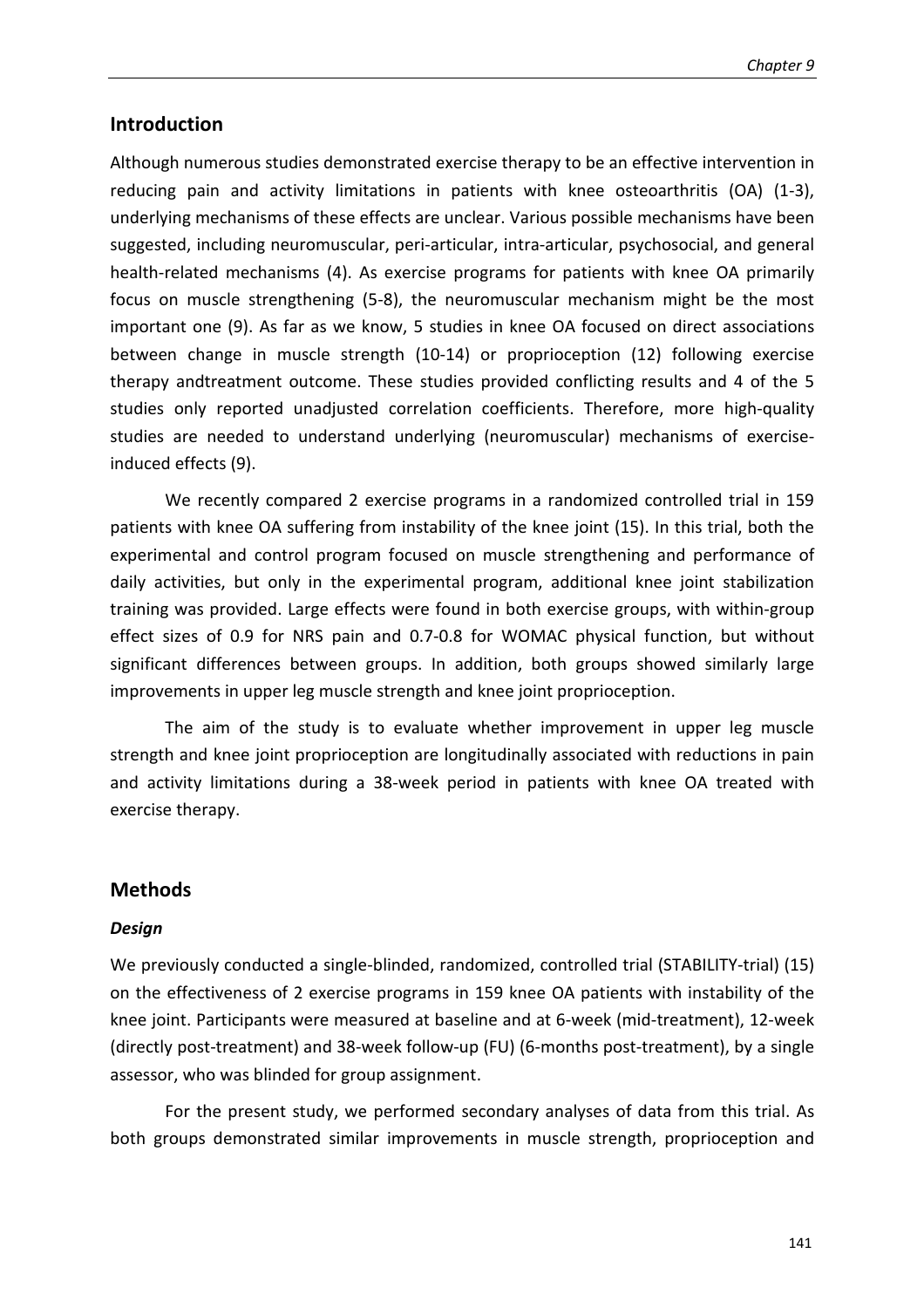outcome measures, we have combined data from the 2 groups and adjusted for treatment allocation.

### *Setting and Participants*

The study was conducted in an outpatient rehabilitation center (Reade, center for rehabilitation and rheumatology, Amsterdam, the Netherlands) and approved by the local Medical Ethical Review Board (Reade/Slotervaart Hospital). Participants were recruited from February 2009 to March 2011 through advertisements in local and regional newspapers and from regular referral from rheumatologists or rehabilitation physicians from our rehabilitation center. All participants provided written informed consent.

Inclusion criteria were: (i) diagnosis of knee OA according to the clinical ACR criteria (16), (ii) age between 40 and 75 years, and (iii) presence of self-reported knee instability (i.e., at least 1 episode of buckling, shifting or giving way of knee in past 3 months, as reported by the patient (17)) and/or biomechanically assessed knee instability (i.e., upper leg muscle weakness in combination with proprioceptive inaccuracy and/or high varus-valgus laxity of the knee joint, according to cut-off points based on previous data (15;18;19)).

Exclusion criteria were: (i) other forms of arthritis than OA (e.g., crystal arthropathy, septic arthritis, spondylarthropathy) identified by radiograph and/or blood- and urine samples, (ii) presence of co-morbidity resulting in severe activity limitations, (iii) total knee arthroplasty (TKA) or TKA in near future, (iv) severe knee pain (i.e., numeric rating scale [NRS] >8), (v) insufficient comprehension of Dutch language, (vi) inability to be scheduled for therapy, and vii) unwillingness to give informed consent (15).

#### *Experimental and control intervention*

The experimental and control intervention comprised a supervised exercise program of 12 weeks, with 2 sessions of 60 minutes weekly, in groups of approximately 8 participants, and a home-exercise program for 5 days weekly (on non-treatment days only). Each group was supervised by 2 physical therapists, who were specifically trained to supervise only one of both treatments. Training intensity, which gradually increased during the program, and amount of attention from physical therapists were similar in both groups (15). For a detailed description of the exercise protocol, see Knoop et al (15).

In summary, the experimental program consisted of 3 phases: first phase (week 1-4) targeting knee joint stabilization, second phase (week 5-8) targeting muscle strength (i.e., muscle endurance) in addition to knee joint stabilization, and third phase (week 9-12) targeting performance of daily activities, in addition to knee joint stabilization and muscle strength (i.e., maximum muscle power). Knee joint stabilization training consisted of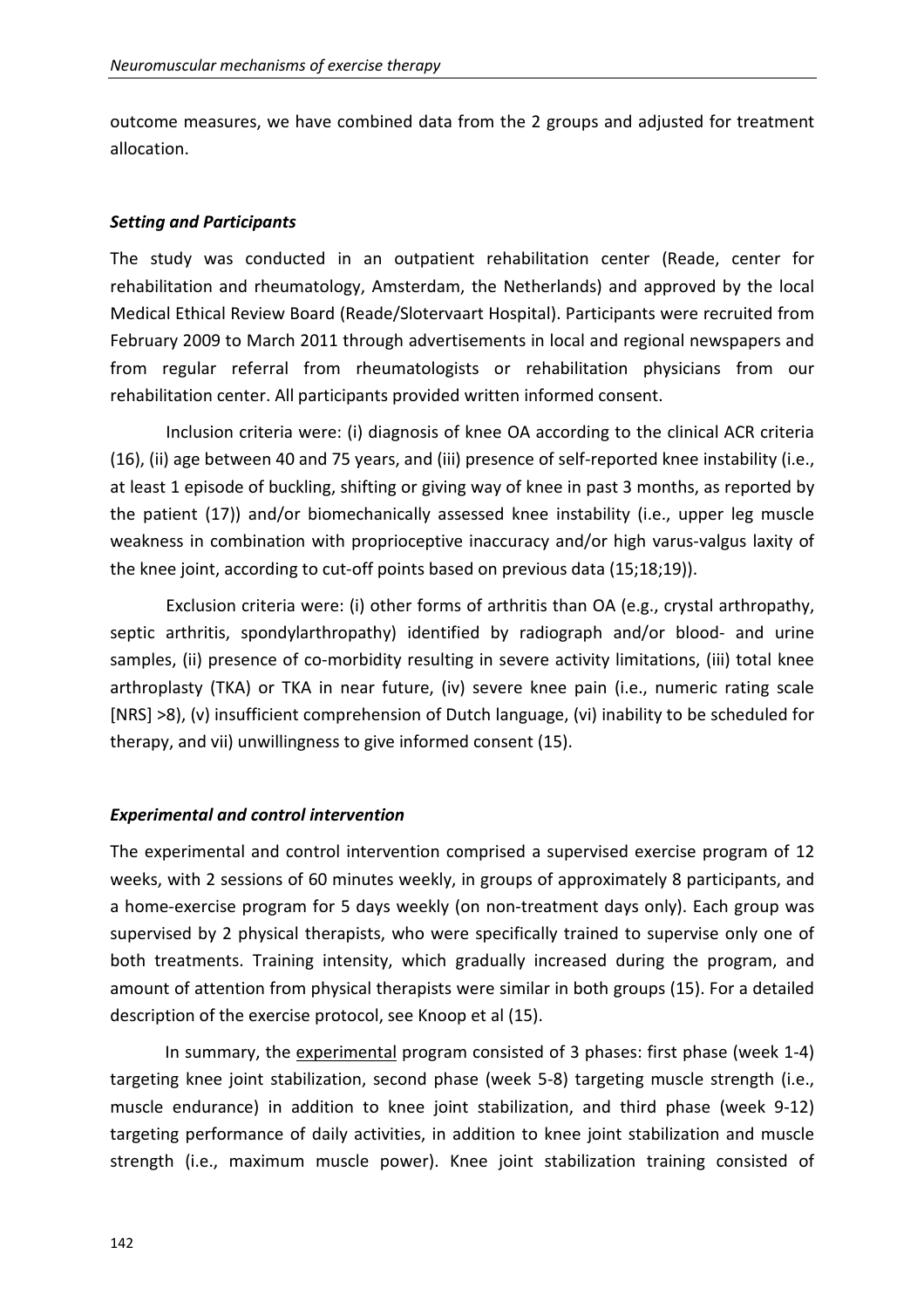instructions and feedback from physical therapists on knee position and motion plus specific exercises in which patients were challenged to maintain adequate knee position.

The control program consisted of only 2 phases: first phase (week 1-8) targeting muscle strength (i.e., muscle endurance), and second phase (week 9-12) targeting performance of daily activities in addition to muscle strength (i.e., maximum muscle power). Physical therapists in this group were not allowed to give any instructions or feedback on knee position and motion.

#### *Outcomes*

*Outcome measures. Pain.* Knee pain severity was assessed on a numeric rating scale (NRS 0- 10; 0=no pain; 10=worst imaginable pain) by the question 'What was your average knee pain during the last week?' (20).

*Activity limitations.* Self-reported activity limitations were assessed by the Dutch translation of the Western Ontario and McMaster Universities Osteoarthritis Index (WOMAC), subscale physical function, consisting of 17 items, with a total score ranging from 0 (no limitations) to 68 (maximally limited) (21;22). The Get Up and Go (GUG) test, a performance-based test in which a patient is asked to rise up from a chair and walk as fast as possible over a distance of 15 meters (23), was used as a measure for observed activity limitations.

*Determinants. Upper leg muscle strength.* Muscle strength was assessed for both knee flexion (hamstrings strength) and knee extension (quadriceps strength) using an isokinetic dynamometer (EnKnee, Enraf-Nonius, Rotterdam, the Netherlands), with motion velocity of 60⁰/second (18). Each leg was measured 3 times per direction. Mean muscle strength per leg (in Nm) was calculated to obtain a measure of overall upper leg muscle strength (quadriceps and hamstrings strength) and subsequently divided by body weight. This normalized score (in Nm/kg) was used for the analyses.

*Knee joint proprioception.* Proprioceptive accuracy of the knee joint was assessed by a threshold detection test of joint motion  $(0.3^{\circ}/\text{second})$  by measuring the difference between actual onset of passive motion and the subject's detection of motion (in degrees) (18). Visual and auditory stimuli, mechanical vibrations, cutaneous tension and pressure cues were minimized. Each knee was measured 3 times. The mean score was used for analyses.

*Potential confounders.* Sex, age, duration of knee symptoms, use of pain medication and NRS pain severity were obtained by questionnaire. Body mass index (weight/height<sup>2</sup>) and knee malalignment (i.e.,  $\geq 10^{\circ}$  varus or valgus alignment of knee joint in standing position) were assessed by physical examination. Weightbearing, anteroposterior radiographs following Buckland-Wright protocol (24) were graded for OA severity according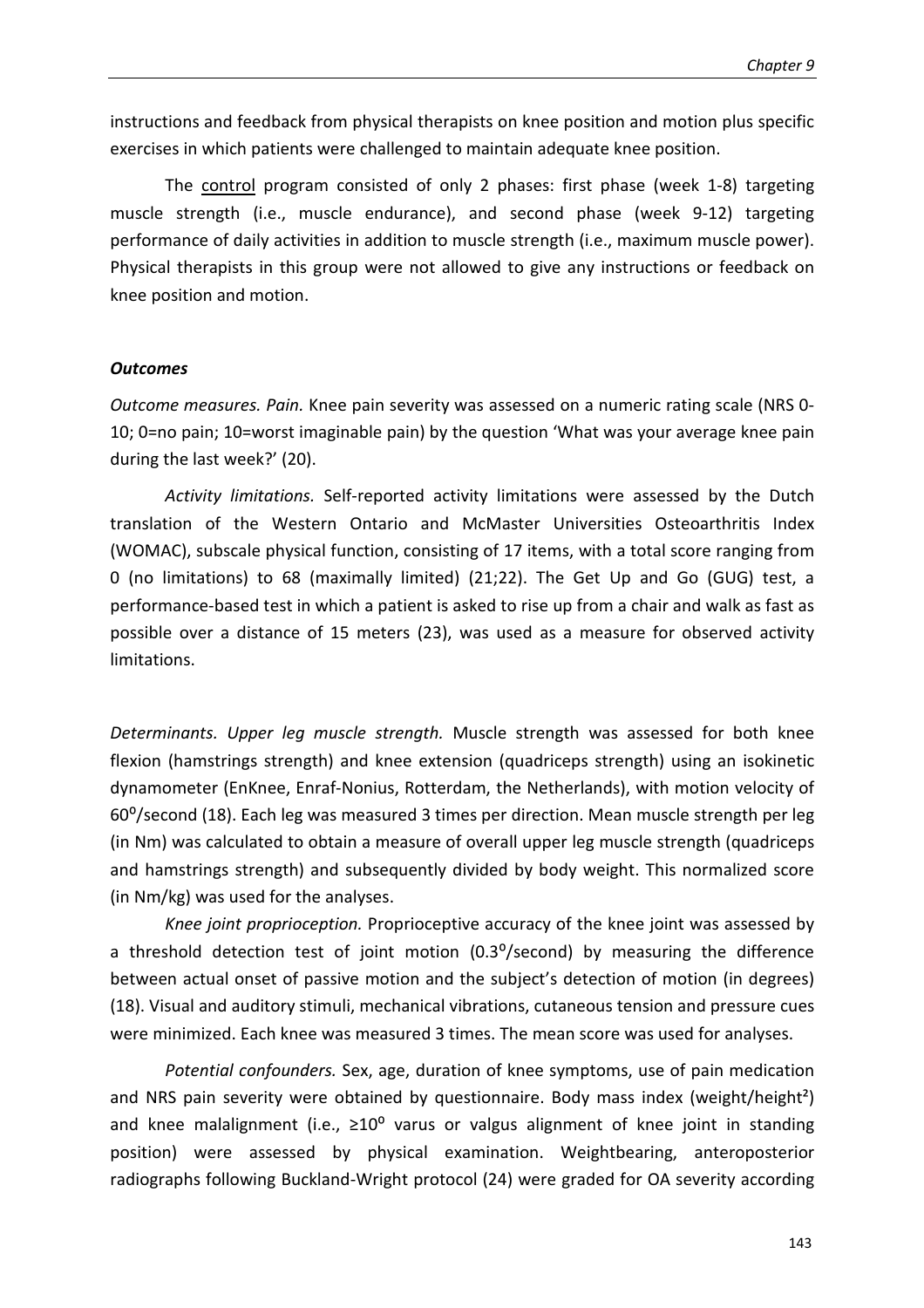to Kellgren/Lawrence grading system (25) by 2 experienced assessors. The intrarater reliability ICC for K/L grade was 0.89. In addition, the number of attended treatment sessions was considered a potential confounder.

*Index knee.* For knee-specific variables, we used data from 1 knee per person (index knee). This index knee was determined in the following order: (i) the knee with a clinical diagnosis of knee OA according to ACR-criteria; (ii) the knee that fulfilled criteria for 'biomechanically assessed knee instability' (described in inclusion-criteria), in case both knees were diagnosed with clinical knee OA; (iii) the knee in which knee instability had been reported by the patient, in case both knees or no knee fulfilled criteria for 'biomechanically assessed knee instability'; (iv) randomly chosen knee, in case of self-reported instability in both knees or no knee.

# *Statistical analysis*

Data were analyzed using PASW Statistics 18.0 (SPSS Inc., Chicago, IL). Change scores in outcome measures and determinants were calculated by subtracting baseline scores from 6 week FU, 6-week FU from 12-week FU, and 12-week FU from 38-week FU.

Generalized Estimating Equation (GEE) was used to estimate longitudinal associations, in which scores from multiple time point can be analyzed at once, with adjustment for dependency of repeated measures within persons. Independent variables were change scores in upper leg muscle strength and knee joint proprioception. Dependent variables were change scores in outcome measures. Because change scores between 4 subsequent measurements were used for analyses, an independent correlation matrix was chosen (26). Prior to the primary analyses, interactions between group assignment and the independent variables were analyzed to determine whether the 2 exercise groups can be combined, or stratified analyses are necessary. As no interactions were found, analyses could be performed for the total study group. Then, longitudinal associations were estimated. Firstly, the independent variables were analyzed separately, with adjustment only for baseline value of the outcome measure and treatment allocation. Secondly, the other independent variable and any relevant confounder (i.e., a variable that changes the regression coefficient of the independent variable ≥10% (27)) were added to the model. Thirdly, interactions between time and the independent variable were analyzed to see whether associations differed between time periods. Statistical significance was accepted at *P* values of less than 0.05.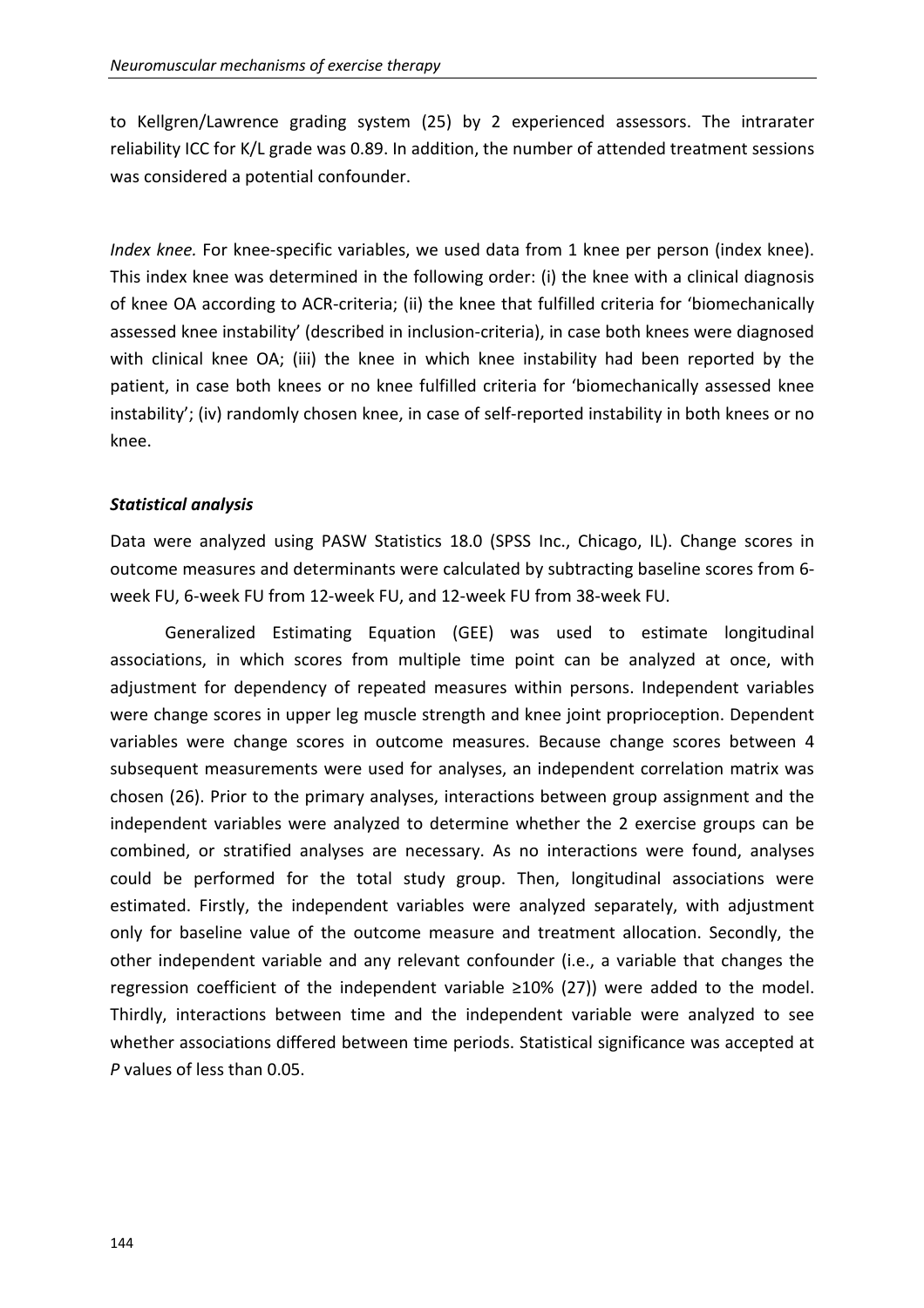# **Results**

From a total of 159 participants, 5 participants were lost to follow-up. Therefore, 154 participants were analyzed in the present study. From 2 persons who discontinued the treatment due to health conditions (not related to knee OA), only data from the first 6 weeks were used. From 4 other persons who underwent knee surgery post-treatment, only data from the first 12 weeks were used.

Baseline characteristics are shown in Table 1. Participants attended on average 21 out of 24 treatment sessions and performed home exercises for on average 4 days a week. Table 2 shows the course of outcome measures and determinants during 38-week study period. Over the total study period, improvements were found of on average 34%, 30% and 8% for NRS pain, WOMAC physical function and GUG-test, respectively, and 23% and 36% for upper leg muscle strength and knee joint proprioception, respectively, which were all statistically significant compared to baseline.

Table 3 shows the results from longitudinal regression analyses. Improvement in upper leg muscle strength during the 38-week study period was significantly associated with improvement in all 3 outcome measures (*P*<0.001 for all). Change in muscle strength explained 7%, 6%, and 12% of the total variance of change in NRS pain, WOMAC physical function, and GUG-test, respectively. In additional analyses, in which quadriceps and hamstrings muscle strength were analyzed separately, improvement in each muscle group was significantly associated with all 3 outcome measures again. Improvement in knee joint proprioception was not associated with any outcome measure. Similar results for both muscle strength and proprioception were found for other performance-based tests (i.e., stair climbing test and stair descending test; data not shown).

| <b>Table 1.</b> Dascille Characteristics                                 |                |  |  |  |
|--------------------------------------------------------------------------|----------------|--|--|--|
| Age (in years), mean $\pm$ SD                                            | $61.9 \pm 7.1$ |  |  |  |
| Sex, n (%) female                                                        | 97(61)         |  |  |  |
| Duration of knee symptoms (in years), mean $\pm$ SD                      | $10.6 \pm 9.3$ |  |  |  |
| Body mass index (kg/m <sup>2</sup> ), mean $\pm$ SD                      | $29.0 \pm 4.6$ |  |  |  |
| Radiographic severity of knee OA*:                                       |                |  |  |  |
| K/L score $0/1$ , n $(\%)$                                               | 56 (35)        |  |  |  |
| K/L score 2, $n$ (%)                                                     | 44 (28)        |  |  |  |
| $K/L$ score 3, n $(\%)$                                                  | 41 (26)        |  |  |  |
| $K/L$ score 4, n $(\%)$                                                  | 18 (11)        |  |  |  |
| Use of pain medication (including NSAIDs), n (%)                         | 72 (45)        |  |  |  |
| Knee joint malalignment*, n (%)                                          | 42 (26)        |  |  |  |
| SD=standard deviation; K/L=Kellgren/Lawrence; NSAIDs=non-steroidal anti- |                |  |  |  |
| inflammatory drug; * data from index knee.                               |                |  |  |  |

#### **Table 1. Baseline characteristics**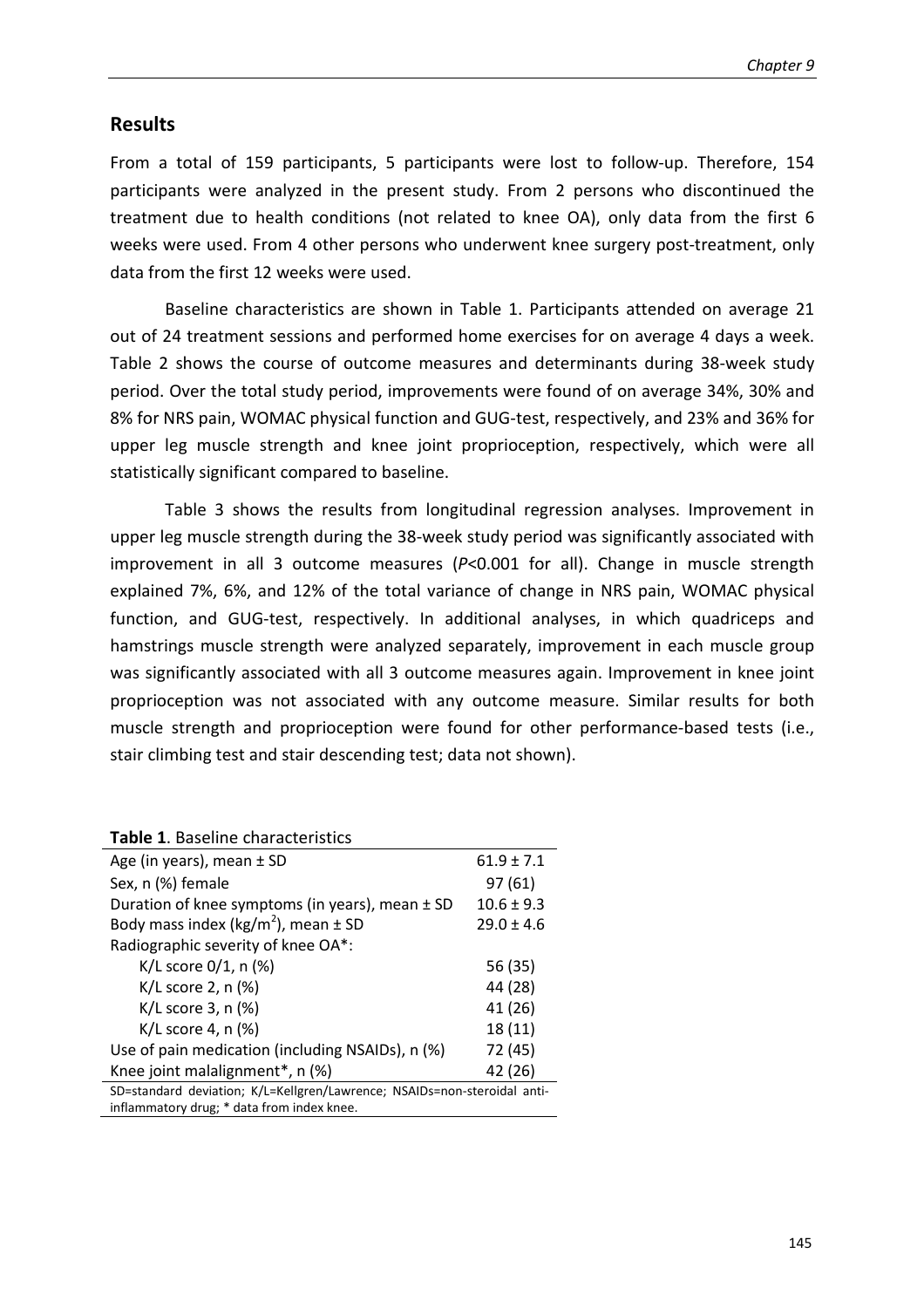|                                                                     | <b>Baseline</b> | 6-wk FU          | 12-wk FU                         | 38-wk FU                                |
|---------------------------------------------------------------------|-----------------|------------------|----------------------------------|-----------------------------------------|
|                                                                     | $(mean \pm SD)$ | $(mean \pm SD)$  | $(mean \pm SD)$                  | $(mean \pm SD)$                         |
| Pain (NRS, 0-10)                                                    | $5.0 \pm 2.1$   | $3.8 + 2.0*$     | $3.0 \pm 2.0$ *†                 | $3.2 \pm 2.4*$                          |
| Self-reported activity limitations (WOMAC, physical function, 0-68) | $26.2 + 12.2$   | $21.6 \pm 11.0*$ | $18.0 \pm 11.2$ *†               | $18.3 + 12.9*$                          |
| Observed activity limitations (GUG test, seconds)                   | $10.7 \pm 2.2$  | $10.1 \pm 2.1^*$ | $9.9 + 1.8^{*}$                  | $9.9 + 1.8*$                            |
| Upper leg muscle strength (Nm/kg)                                   | $0.84 \pm 0.39$ | $0.93 \pm 0.37*$ | $1.00 \pm 0.37$ <sup>*+</sup>    | $1.03 \pm 0.38$ <sup>*</sup> $\ddagger$ |
| Knee joint proprioception (degrees)                                 | $3.2 \pm 2.4$   | $2.5 \pm 1.8^*$  | $2.2 \pm 1.7$ <sup>*</sup> $\pm$ | $2.1 \pm 1.4*$                          |

**Table 2**. Course of pain, activity limitations, upper leg muscle strength and knee joint proprioception during 38-week follow-up period

SD=standard deviation; NRS=numeric rating scale; WOMAC=Western Ontario and McMaster Universities Osteoarthritis Index; GUG=Get Up and Go; \* significantly different (*P*<0.001) from score at baseline; † significantly different (*P*<0.001) from score at previous time-point; ‡ significantly different (*P*<0.05) from score at previous time-point.

**Table 3**. Longitudinal associations between change in outcome measures and change in upper leg muscle strength and knee joint proprioception during 38-week follow-up period

|                                      | ΔNRS, pain severity (0-10) |         | ΔWOMAC physical function (0-68) ΔGet Up and Go-test (seconds) |                             |         |                   |                            |      |                   |
|--------------------------------------|----------------------------|---------|---------------------------------------------------------------|-----------------------------|---------|-------------------|----------------------------|------|-------------------|
|                                      | <b>B</b> (95% CI)          | ß       | P                                                             | <b>B</b> (95% CI)           | ß       | P                 | <b>B</b> (95% CI)          | B    | P                 |
| ΔMuscle strength (Nm/kg)             |                            |         |                                                               |                             |         |                   |                            |      |                   |
| Upper leg muscle strength            |                            |         |                                                               |                             |         |                   |                            |      |                   |
| model 1                              | $-2.5$ ( $-3.7, -1.4$ )    | $-0.21$ | < 0.001                                                       | -9.0 (-13.4, -4.5)          |         | $-0.18$ < $0.001$ | $-1.7$ (-2.4, -1.0)        |      | $-0.26$ <0.001    |
| model 2                              | $-2.5$ ( $-3.7, -1.4$ )    | $-0.21$ | < 0.001                                                       | $-8.8$ ( $-13.4$ , $-4.2$ ) |         | $-0.18$ < $0.001$ | $-1.7$ ( $-2.4$ , $-1.0$ ) |      | $-0.25 < 0.001$   |
| Quadriceps muscle strength only      |                            |         |                                                               |                             |         |                   |                            |      |                   |
| model 1                              | $-1.3$ ( $-2.1$ , $-0.6$ ) |         | $-0.16$ < $0.001$                                             | $-5.0$ ( $-8.3, -1.9$ )     | $-0.15$ | 0.002             | $-0.9$ ( $-1.4$ , $-0.5$ ) |      | $-0.20 < 0.001$   |
| model 2                              | $-1.3$ $(-2.1, -0.6)$      | $-0.16$ | 0.001                                                         | $-5.0$ ( $-8.2, -1.8$ )     | $-0.15$ | 0.002             | $-0.8$ ( $-1.2, -0.4$ )    |      | $-0.18$ < $0.001$ |
| Hamstrings muscle strength only      |                            |         |                                                               |                             |         |                   |                            |      |                   |
| model 1                              | $-2.8$ ( $-3.9$ , $-1.6$ ) | -0.20   | < 0.001                                                       | -9.0 (-14.1, -4.0)          |         | $-0.16$ < $0.001$ | $-1.8$ ( $-2.7, -0.9$ )    |      | $-0.25 < 0.001$   |
| model 2                              | $-2.7$ ( $-3.9$ , $-1.6$ ) |         | $-0.20 < 0.001$                                               | $-8.8$ ( $-14.0, -3.6$ )    | $-0.16$ | 0.001             | $-1.8$ ( $-2.6$ , $-0.9$ ) |      | $-0.24$ < $0.001$ |
| ΔKnee joint proprioception (degrees) |                            |         |                                                               |                             |         |                   |                            |      |                   |
| model 1                              | $0.04$ (-0.09, 0.18)       | 0.03    | 0.51                                                          | $0.30$ (-0.26, 0.86)        | 0.05    | 0.29              | 0.08(0.00, 0.15)           | 0.10 | 0.06              |
| model 2                              | $0.02$ (-0.11, 0.15) 0.02  |         | 0.74                                                          | $0.25$ (-0.32, 0.82)        | 0.04    | 0.43              | $0.06$ (-0.02, 0.14)       | 0.08 | 0.12              |

 ∆=change; β=(B\*standard deviation of independent variable)/standard deviation of outcome measure; NRS=numeric rating scale; WOMAC=Western Ontario and McMaster Universities Osteoarthritis Index.

Model 1: adjusted for group assignment and baseline score of outcome measure.

 Model 2: additionally adjusted for any relevant confounder and change in knee joint proprioception (in analysis of muscle strength) or change in upper leg muscle strength (in analysis of proprioception).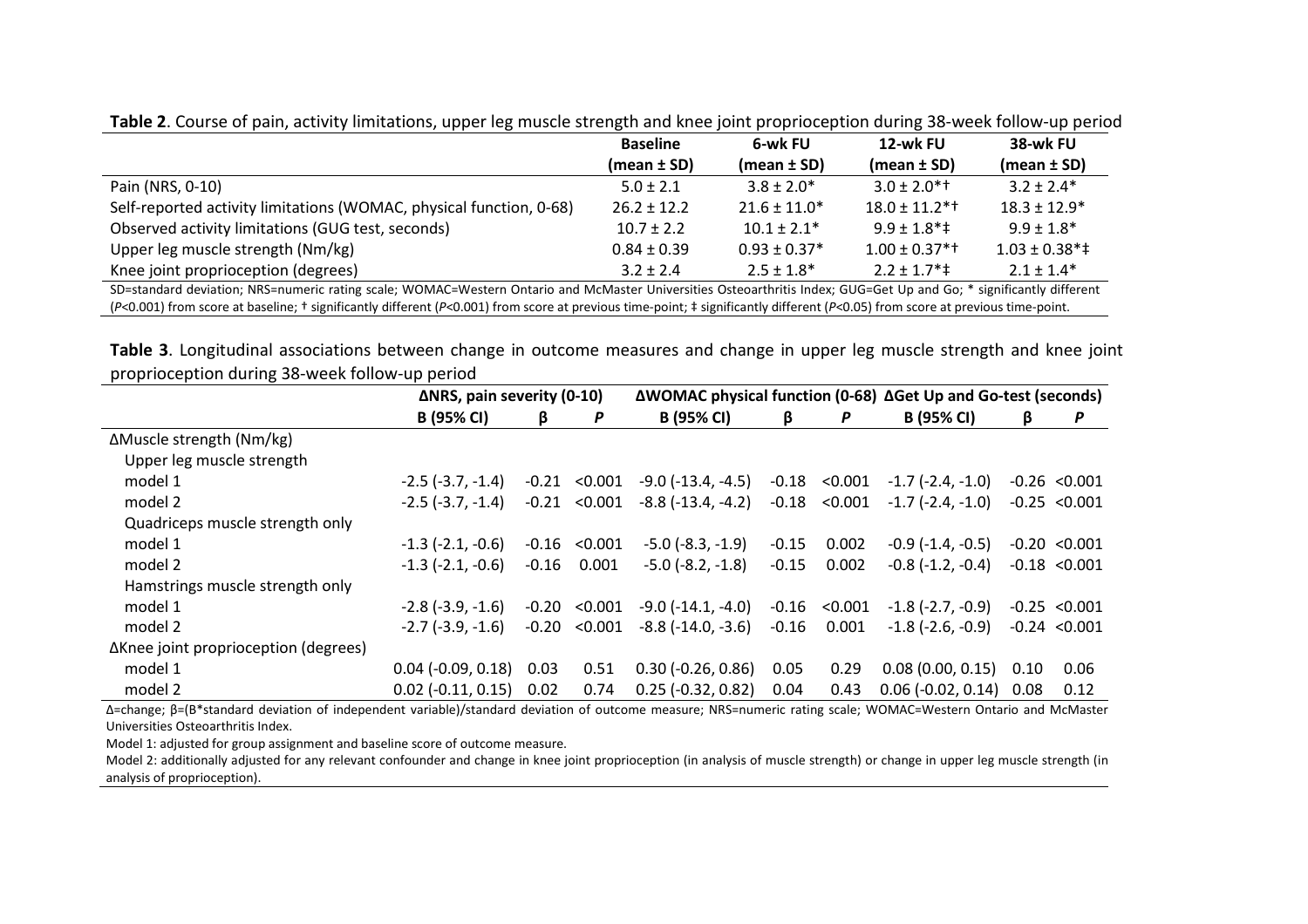We found significant interactions between time and improved upper leg muscle strength with respect to reduced pain (*P*=0.03) and self-reported activity limitations (*P*=0.01). These interactions were indicative for stronger associations in the post-treatment period compared to the time-periods during treatment.

# **Discussion**

In this study, we demonstrated direct, longitudinal associations of improvement in upper leg muscle strength with reductions in pain and activity limitations following exercise therapy. Improvement in knee joint proprioception was not associated with any outcome measure. Although exercise therapy is an effective treatment in knee OA, underlying mechanisms of this effect have not been clarified yet (4). Our study provides evidence that upper leg muscle strengthening is one of the mechanisms underlying the beneficial effects of exercise therapy.

Although the effectiveness of strength training in knee OA is widely recognized, the exact pathway by which muscle strengthening would result in reduced pain and activity limitations is controversial. Upper leg muscle strengthening could theoretically result in lower knee loads with subsequent pain relief (based on the shock-attenuating capacity of muscles (28)), but also in higher knee loads (due to higher compression forces (29)). In a study by Thorstensson et al (30), a reduction in knee loading (i.e., peak knee adduction moment) during one-leg-rise, but not during walking, was reported after an 8-week exercise program. In several other studies, no relation was found between (increased) muscle strength and knee loading (31-34). An alternative, plausible explanation for an effect of muscle strengthening on pain relief and improved physical functioning could be a direct effect on the performance of daily activities. Stronger muscles enable a person to perform physical activities like walking and stair climbing with less effort. Such an improvement in daily functioning through muscle strengthening may also lead to pain relief via changes in psychosocial factors (i.e., reduced depression (35), improved self-efficacy (36), and less avoidance of activities (37)), and in general health (38).

The direct association between improved upper leg muscle strength and outcome of exercise therapy is in line with 3 previous studies (10-12). Furthermore, in a fourth study (14), the association between improvement in quadriceps strength and treatment response was of borderline significance (P=0.06), which can be attributed to the short duration (6-8 weeks) and low frequency (1 session weekly) of the intervention, resulting in only minimal improvement in strength. Opposite to the previous studies, we also included hamstrings strength in the strength measure, revealing that not only quadriceps strengthening but also hamstrings strengthening is associated with outcome of exercise therapy. This finding emphasizes that exercises not only need to target the quadriceps muscles, but also the hamstrings muscles. Surprisingly, we found stronger associations between improved upper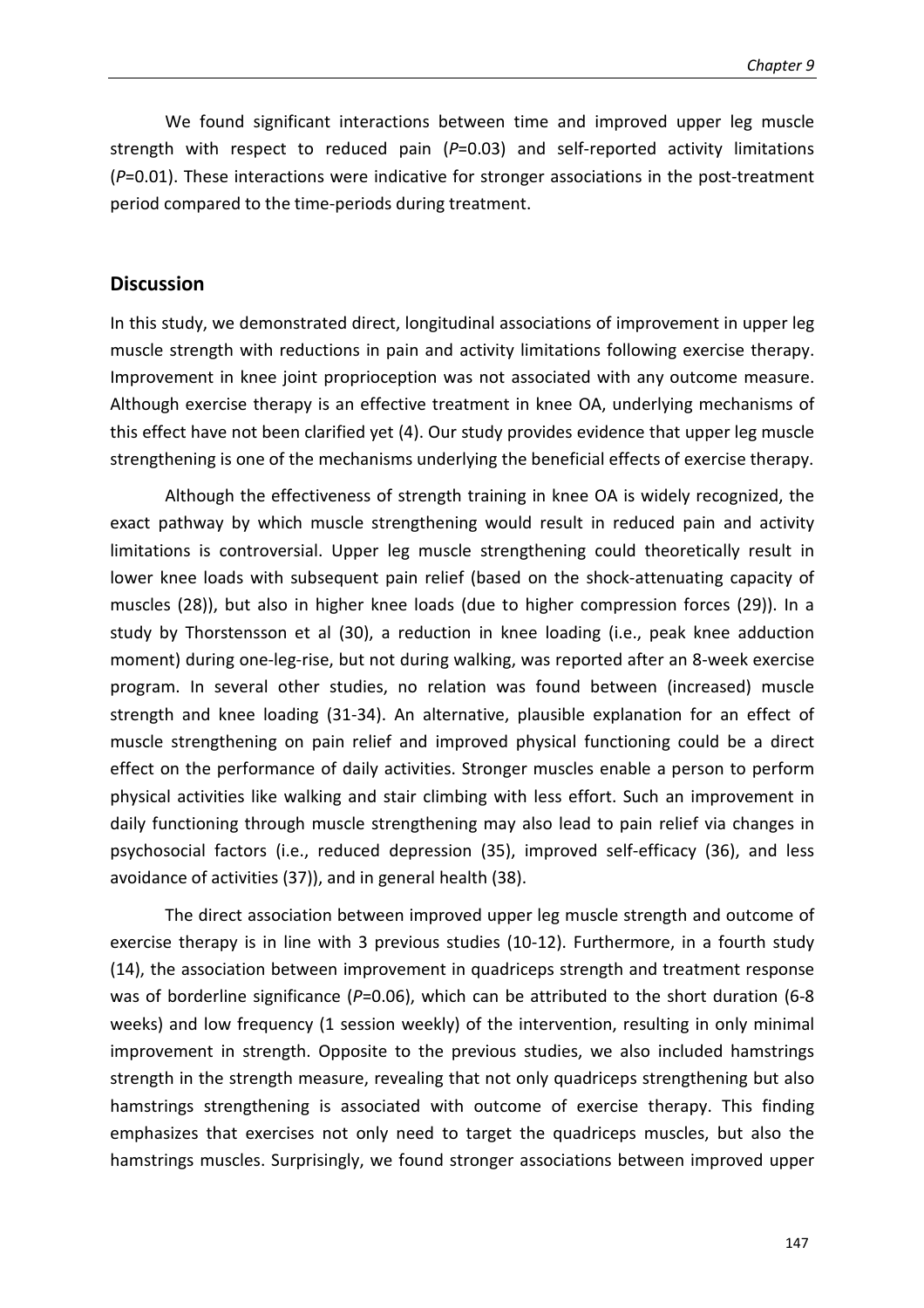leg muscle strength and reduced pain and activity limitations in the post-treatment period compared to time-periods during treatment. This could imply that some effects of exercise occur at a later stage (i.e., post-treatment). Our study group was found to be highly adherent (i.e., 78% of the participants continued exercising after ending the exercise program), which may have played an important role in these stronger associations post-treatment. We showed that larger improvement in muscle strength is related to larger reductions in pain and activity limitations. Therefore, a gradual increase towards maximal intensity of the exercises may need to be pursued. In future studies, exercise programs with higher intensity levels need to be evaluated on effectiveness and safety.

 Unexpectedly, we did not find evidence for an important role of proprioception in outcome of exercise therapy. Despite an improvement of 36% in proprioceptive accuracy on average, this improvement was not associated with any outcome measure. This suggests that exercise-induced effects are mainly driven through change in muscle strength. Another explanation could be that our measure of knee joint proprioception may not be a valid test. We used a threshold to detection of passive joint motion test in a non-weight bearing position, of which the relation with proprioceptive accuracy that is necessary for functional activities may be questionable. A study in 38 knee OA patients following an exercise program did find a significant association between change in knee joint proprioception (using an active joint reposition test) and change in pain (12). Remarkably, knee joint proprioception did not change on average in this study. Future studies have to unravel whether improved proprioception plays a role in exercise-induced effects or not.

 We found that change in muscle strength explains 6 to 12% of the beneficial effects of exercise therapy. Therefore, other mechanisms play a substantial role as well. There is some evidence that exercise can positively influence cartilage quality (39) and inflammation (40). Furthermore, exercise is likely to have effect on general health-related components as aerobic fitness, comorbidities and general well-being, thereby partly explaining treatment outcome (4). Future research should focus on each of these potential pathways, as more insight in working mechanisms is useful to optimize effectiveness of exercise therapy in knee OA.

Strengths of the present study are a large knee OA cohort (*n*=159), high adherence of the participants, and use of data from multiple time-points, enabling us to determine longitudinal associations during the entire 38-week study period. Some limitations of the study design need to be acknowledged as well. Firstly, we used data from a cohort treated with exercise therapy while underlying mechanisms of exercise-induced effects are ideally determined by analyzing effect modification by group ('exercise' vs. 'no exercise'). However, in absence of a control group, estimating direct associations by longitudinal analysis is the best alternative for our study purpose. Secondly, we specifically included patients with knee OA suffering from instability of the knee joint (i.e., biomechanically assessed and/or self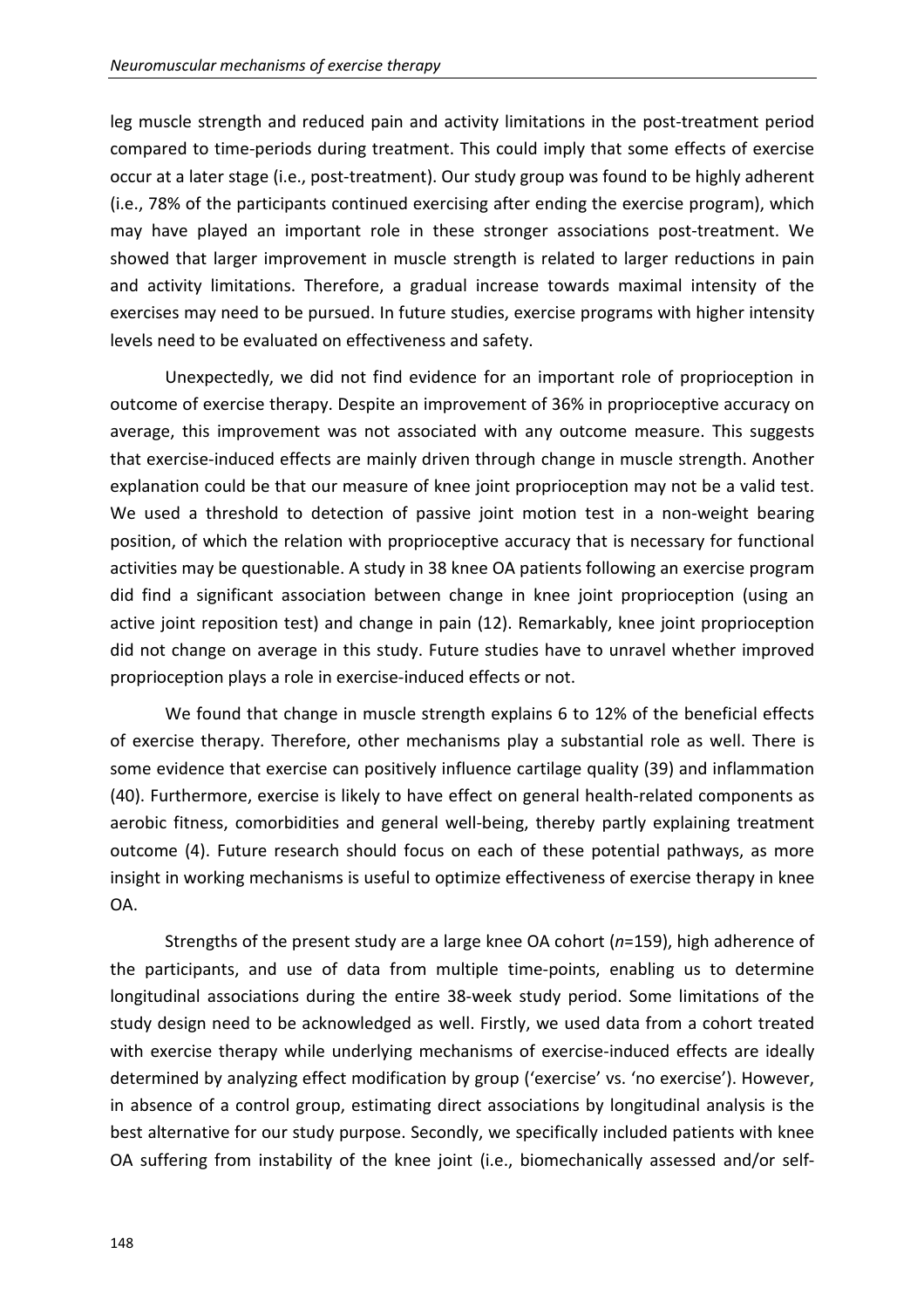reported), therefore our results may only be representative for this subgroup. Thirdly, we assume that improved muscle strength resulted in reduced pain and activity limitations. However, the direction of this association may also be the opposite way (i.e., pain relief leading to improved muscle strength).

In conclusion, this study provides evidence that upper leg muscle strengthening (of both quadriceps and hamstrings muscles) is one of the mechanisms underlying the beneficial effects of exercise therapy in knee OA. Improved knee joint proprioception was not found to be related with outcome of exercise therapy.

*Acknowledgements.* We acknowledge dr. Voorneman and dr. Gerritsen for examining participants, dr. Reiding for scoring radiographs, S. Romviel for performing all clinical and biomechanical measurements and all participating physical therapists for adequately supervising therapy sessions. The study was funded by the Dutch Arthritis Foundation, which had no role in project implementation, analysis, interpretation, or manuscript writing.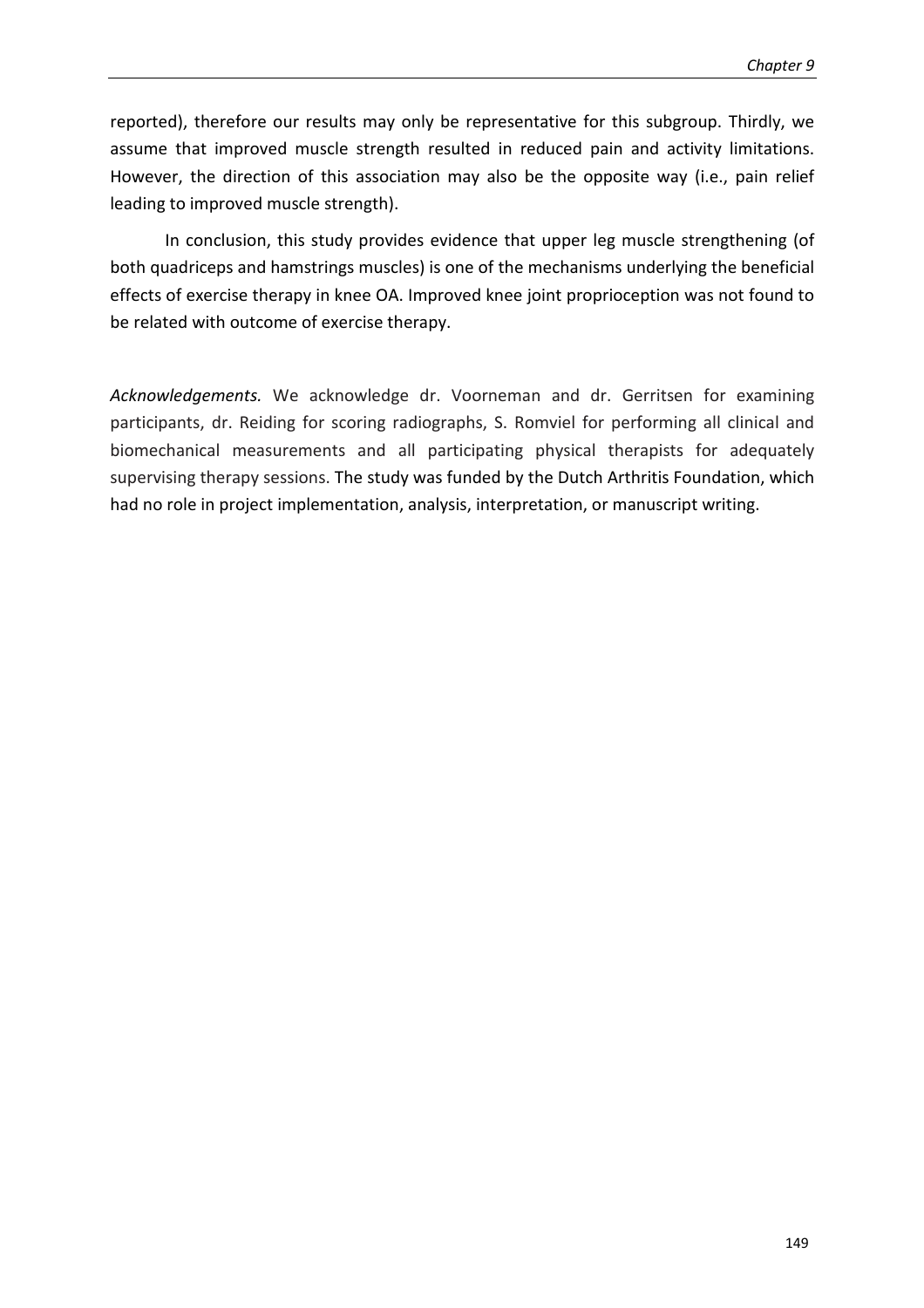#### **References**

- (1) Fransen M, McConnell S. Exercise for osteoarthritis of the knee. Cochrane Database Syst Rev 2008;(4):CD004376.
- (2) Lange AK, Vanwanseele B, Fiatarone Singh MA. Strength training for treatment of osteoarthritis of the knee: a systematic review. Arthritis Rheum 2008;59(10):1488-1494.
- (3) Jansen MJ, Viechtbauer W, Lenssen AF, Hendriks EJ, de Bie RA. Strength training alone, exercise therapy alone, and exercise therapy with passive manual mobilisation each reduce pain and disability in people with knee osteoarthritis: a systematic review. J Physiother 2011;57(1):11-20.
- (4) Beckwee D, Vaes P, Cnudde M, Swinnen E, Bautmans I. Osteoarthritis of the knee: why does exercise work? A qualitative study of the literature. Ageing Res Rev 2013;12(1):226-36.
- (5) Hochberg MC, Altman RD, April KT, Benkhalti M, Guyatt G, McGowan J et al. American College of Rheumatology 2012 recommendations for the use of nonpharmacologic and pharmacologic therapies in osteoarthritis of the hand, hip, and knee. Arthritis Care Res (Hoboken) 2012;64(4):455-474.
- (6) Peter WF, Jansen MJ, Hurkmans EJ, Bloo H, Dekker J, Dilling RG et al. Physiotherapy in hip and knee osteoarthritis: development of a practice guideline concerning initial assessment, treatment and evaluation. Acta Reumatol Port 2011;36(3):268-281.
- (7) Jordan KM, Arden NK, Doherty M, Bannwarth B, Bijlsma JW, Dieppe P et al. EULAR Recommendations 2003: an evidence based approach to the management of knee osteoarthritis: Report of a Task Force of the Standing Committee for International Clinical Studies Including Therapeutic Trials (ESCISIT). Ann Rheum Dis 2003;62(12):1145-1155.
- (8) Zhang W, Nuki G, Moskowitz RW, Abramson S, Altman RD, Arden NK et al. OARSI recommendations for the management of hip and knee osteoarthritis: part III: Changes in evidence following systematic cumulative update of research published through January 2009. Osteoarthritis Cartilage 2010;18(4): 476-499.
- (9) Bennell KL, Wrigley TV, Hunt MA, Lim BW, Hinman RS. Update on the role of muscle in the genesis and management of knee osteoarthritis. Rheum Dis Clin North Am 2013;39(1):145-176.
- (10) Maurer BT, Stern AG, Kinossian B, Cook KD, Schumacher HR, Jr. Osteoarthritis of the knee: isokinetic quadriceps exercise versus an educational intervention. Arch Phys Med Rehabil 1999;80(10):1293- 1299.
- (11) Baker KR, Nelson ME, Felson DT, Layne JE, Sarno R, Roubenoff R. The efficacy of home based progressive strength training in older adults with knee osteoarthritis: a randomized controlled trial. J Rheumatol 2001;28(7):1655-1665.
- (12) Shakoor N, Furmanov S, Nelson DE, Li Y, Block JA. Pain and its relationship with muscle strength and proprioception in knee OA: results of an 8-week home exercise pilot study. J Musculoskelet Neuronal Interact 2008;8(1):35-42.
- (13) Petersen SG, Beyer N, Hansen M, Holm L, Aagaard P, Mackey AL et al. Nonsteroidal anti-inflammatory drug or glucosamine reduced pain and improved muscle strength with resistance training in a randomized controlled trial of knee osteoarthritis patients. Arch Phys Med Rehabil 2011;92(8):1185- 1193.
- (14) Fitzgerald GK, White DK, Piva SR. Associations for change in physical and psychological factors and treatment response following exercise in knee osteoarthritis: an exploratory study. Arthritis Care Res (Hoboken) 2012;64(11):1673-1680.
- (15) Knoop J, Dekker J, van der Leeden M., van der Esch M, Thorstensson CA, Gerritsen M et al. Knee joint stabilization therapy in patients with osteoarthritis of the knee: a randomized, controlled trial. Osteoarthritis Cartilage 2013;21(8):1025-34.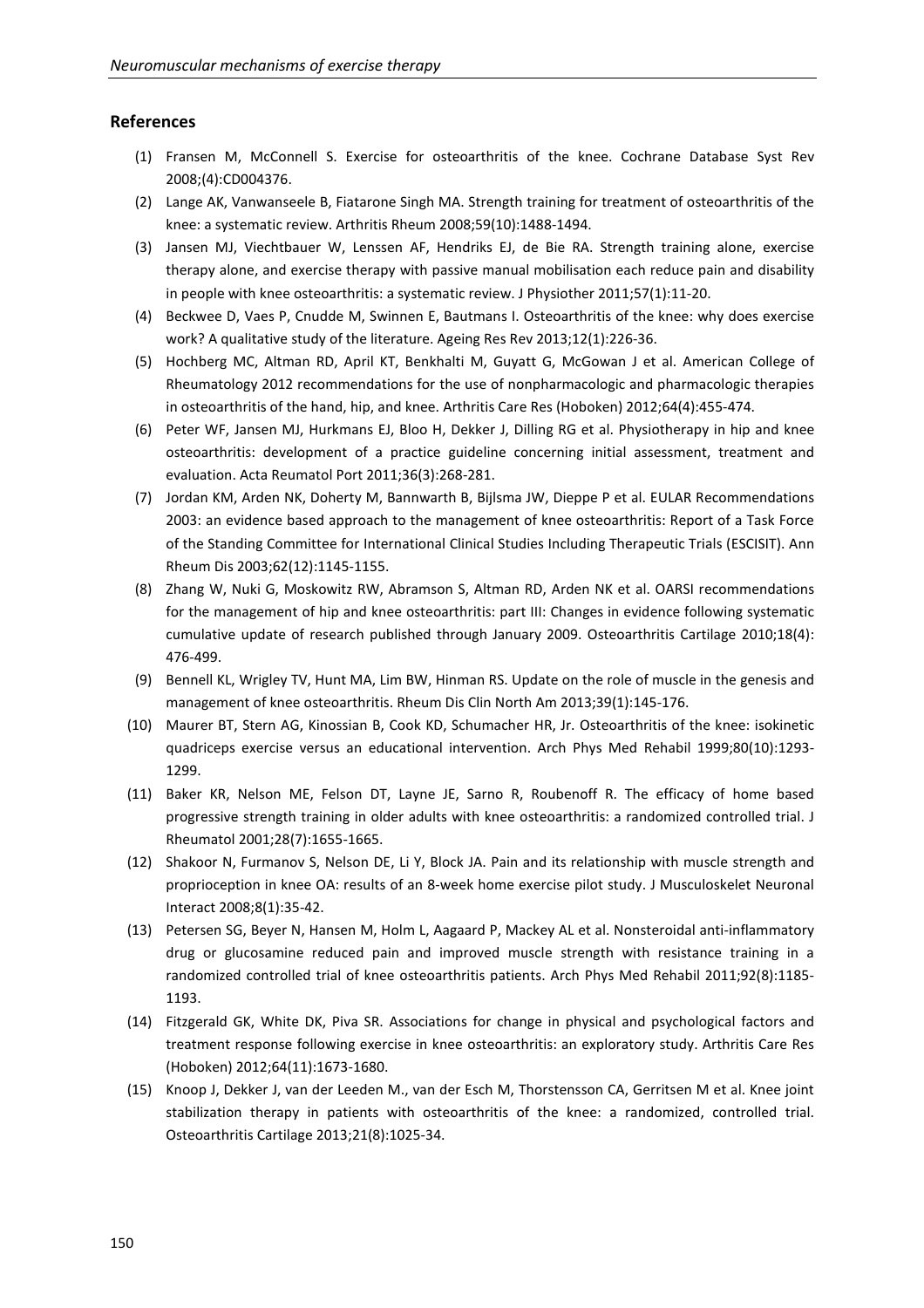- (16) Altman R, Asch E, Bloch D, Bole G, Borenstein D, Brandt K et al. Development of criteria for the classification and reporting of osteoarthritis: classification of osteoarthritis of the knee. Arthritis Rheum 1986;29:1039-1049.
- (17) Felson DT, Niu J, McClennan C, Sack B, Aliabadi P, Hunter DJ et al. Knee buckling: prevalence, risk factors, and associated limitations in function. Ann Intern Med 2007;147(8):534-540.
- (18) van der Esch M, Steultjens M, Harlaar J, Knol D, Lems W, Dekker J. Joint proprioception, muscle strength, and functional ability in patients with osteoarthritis of the knee. Arthritis Rheum 2007;57(5): 787-793.
- (19) van der Esch M, Steultjens M, Knol DL, Dinant H, Dekker J. Joint laxity and the relationship between muscle strength and functional ability in patients with osteoarthritis of the knee. Arthritis Rheum 2006;55(6):953-959.
- (20) Turk DC, Melzack R. Handbook of pain assessment. 2nd ed. New York: Guilford Press, 2001.
- (21) Bellamy N, Buchanan WW, Goldsmith CH, Campbell J, Stitt LW. Validation study of WOMAC: a health status instrument for measuring clinically important patient relevant outcomes to antirheumatic drug therapy in patients with osteoarthritis of the hip or knee. J Rheumatol 1988;15(12):1833-1840.
- (22) Roorda LD, Jones CA, Waltz M, Lankhorst GJ, Bouter LM, van der Eijken JW et al. Satisfactory cross cultural equivalence of the Dutch WOMAC in patients with hip osteoarthritis waiting for arthroplasty. Ann Rheum Dis 2004;63(1):36-42.
- (23) Piva SR, Fitzgerald GK, Irrgang JJ, Bouzubar F, Starz TW. Get up and go test in patients with knee osteoarthritis. Arch Phys Med Rehabil 2004;85(2):284-289.
- (24) Buckland-Wright JC, Wolfe F, Ward RJ, Flowers N, Hayne C. Substantial superiority of semiflexed (MTP) views in knee osteoarthritis: a comparative radiographic study, without fluoroscopy, of standing extended, semiflexed (MTP), and schuss views. J Rheumatol 1999;26(12):2664-2674.
- (25) Kellgren JH, Lawrence JS. Radiological assessment of osteo-arthrosis. Ann Rheum Dis 1957;16(4):494- 502.
- (26) Twisk JW. Longitudinal data analysis. A comparison between generalized estimating equations and random coefficient analysis. Eur J Epidemiol 2004;19(8):769-776.
- (27) Kleinbaum DG, Kupper LL, Muller KE. Applied regression analysis and other multivariable methods. Boston: PWS-Kent Publishing Company, 1988.
- (28) Hunter DJ. Osteoarthritis. Best Pract Res Clin Rheumatol 2011;25(6):801-814.
- (29) Sharma L, Dunlop DD, Cahue S, Song J, Hayes KW. Quadriceps strength and osteoarthritis progression in malaligned and lax knees. Ann Intern Med 2003;138(8):613-619.
- (30) Thorstensson CA, Henriksson M, von Porat A, Sjodahl C, Roos EM. The effect of eight weeks of exercise on knee adduction moment in early knee osteoarthritis - a pilot study. Osteoarthritis Cartilage 2007; 15(10):1163-1170.
- (31) Foroughi N, Smith RM, Lange AK, Singh MA, Vanwanseele B. Progressive resistance training and dynamic alignment in osteoarthritis: a single-blind randomised controlled trial. Clin Biomech 2011; 26(1):71-77.
- (32) Bennell KL, Hunt MA, Wrigley TV, Hunter DJ, McManus FJ, Hodges PW et al. Hip strengthening reduces symptoms but not knee load in people with medial knee osteoarthritis and varus malalignment: a randomised controlled trial. Osteoarthritis Cartilage 2010;18(5):621-628.
- (33) Lim BW, Hinman RS, Wrigley TV, Sharma L, Bennell KL. Does knee malalignment mediate the effects of quadriceps strengthening on knee adduction moment, pain, and function in medial knee osteoarthritis? A randomized controlled trial. Arthritis Rheum 2008;59(7):943-951.
- (34) McQuade KJ, de Oliveira AS. Effects of progressive resistance strength training on knee biomechanics during single leg step-up in persons with mild knee osteoarthritis. Clin Biomech 2011;26(7):741-748.